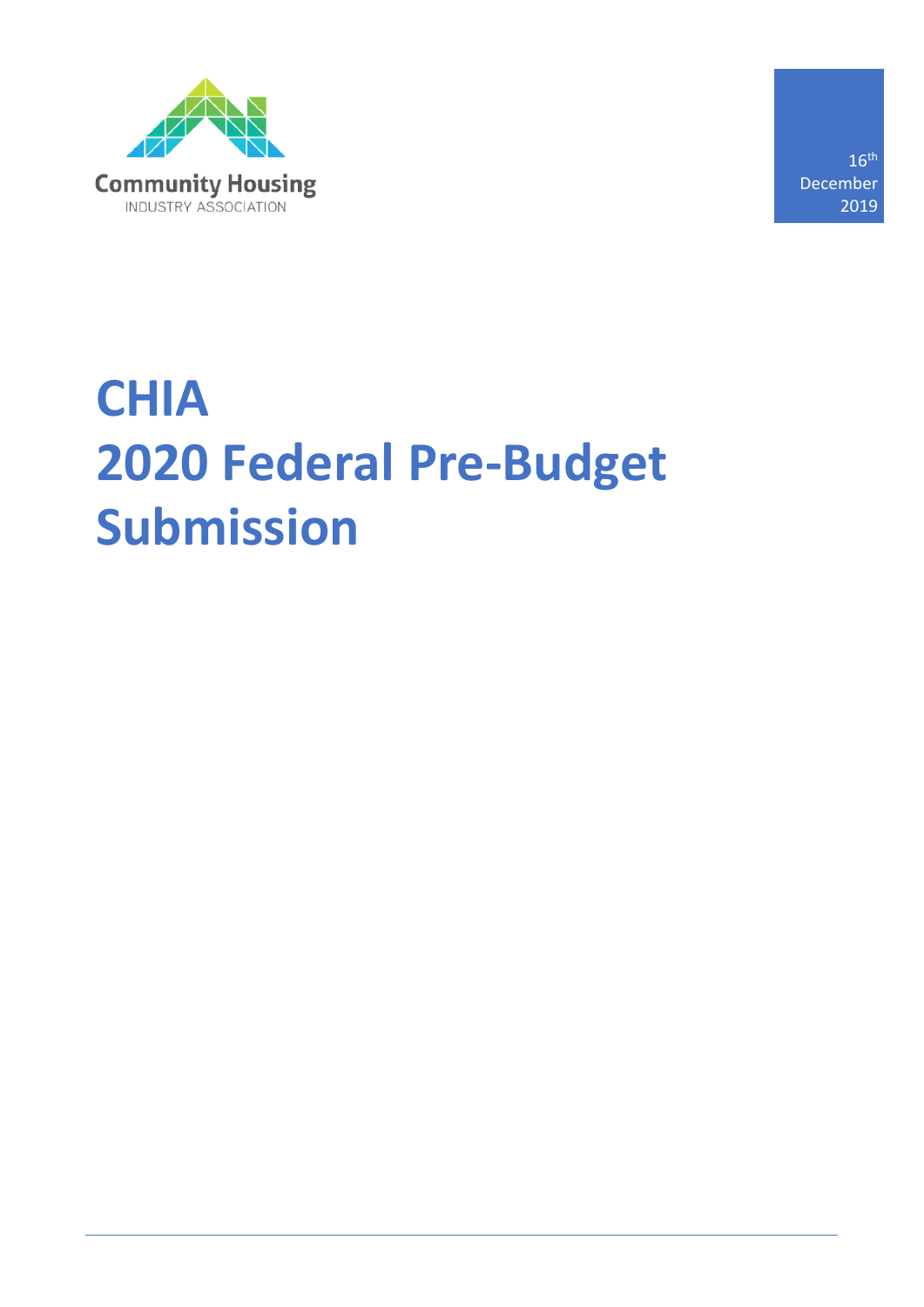

# **Pre Budget Submission – CHIA Priorities for the 2020-21 Federal Budget**

#### **Executive Summary**

**CHIA is the peak body representing not for profit community housing providers (CHPs) across Australia. Our 170+ members manage a \$40 billion-plus portfolio of more than 100,000 homes, housing people on low and moderate incomes who find it hard to access affordable and appropriate tenancies in the private market.** 

The Community Housing Industry Association (CHIA) welcomes the opportunity to outline CHIA's priorities for the 2020-21 Budget. Our priorities primarily focus on actions that would enable our members to further leverage the opportunity created through the establishment of the National Housing Finance and Investment Corporation, so as to assist in relieving high and growing levels of homelessness and rental stress across Australia.

#### *Key priorities*

- 1. Allocate resources to develop a *10-year National Housing Strategy* that incorporates plans to address homelessness and meet Indigenous housing needs
- 2. Invest in *housing as essential infrastructure*:
	- a. Capitalise on historically low bond rates to introduce a *social housing acceleration program*  **(SHAP)**, delivering 20,000 social and affordable rental housing units over three years.
	- b. Dedicate resources in 2020 -21 to developing and establishing a *recurrent Federal social and affordable program* for implementation in 2021-22 that incentivises State and Territory coinvestment and attracts private equity, such as the *Affordable Housing Infrastructure Booster*.
	- c. Use existing and new *City and Regional Deal agreements* to promote greater social and affordable housing provision through both inclusionary zoning and development uplift / value capture mechanisms, and through dedicated infrastructure project funding
	- **d.** Contribute **\$500K over two years** to funding the **research program of a Housing and Productivity Consortium.**
- 3. Foster the expansion of the community housing industry to deliver more choice for low income renters through:
	- a. contributing \$500K annually to a *National Industry Development Strategy*
	- b. *enhancing the National Regulatory System for Community Housing (NRSCH)*
	- c. Using the *National Housing and Homelessness Agreement (NHHA) to secure better housing outcomes*
- 4. Set up a *\$20M grant program to support innovative housing first accommodation options for veterans* who are homeless or at risk of becoming homeless.
- 5. Allocate *\$1M to establish a national research centre on contemporary housing for people with disability* to measure outcomes, share technology and design innovations and promote best practice.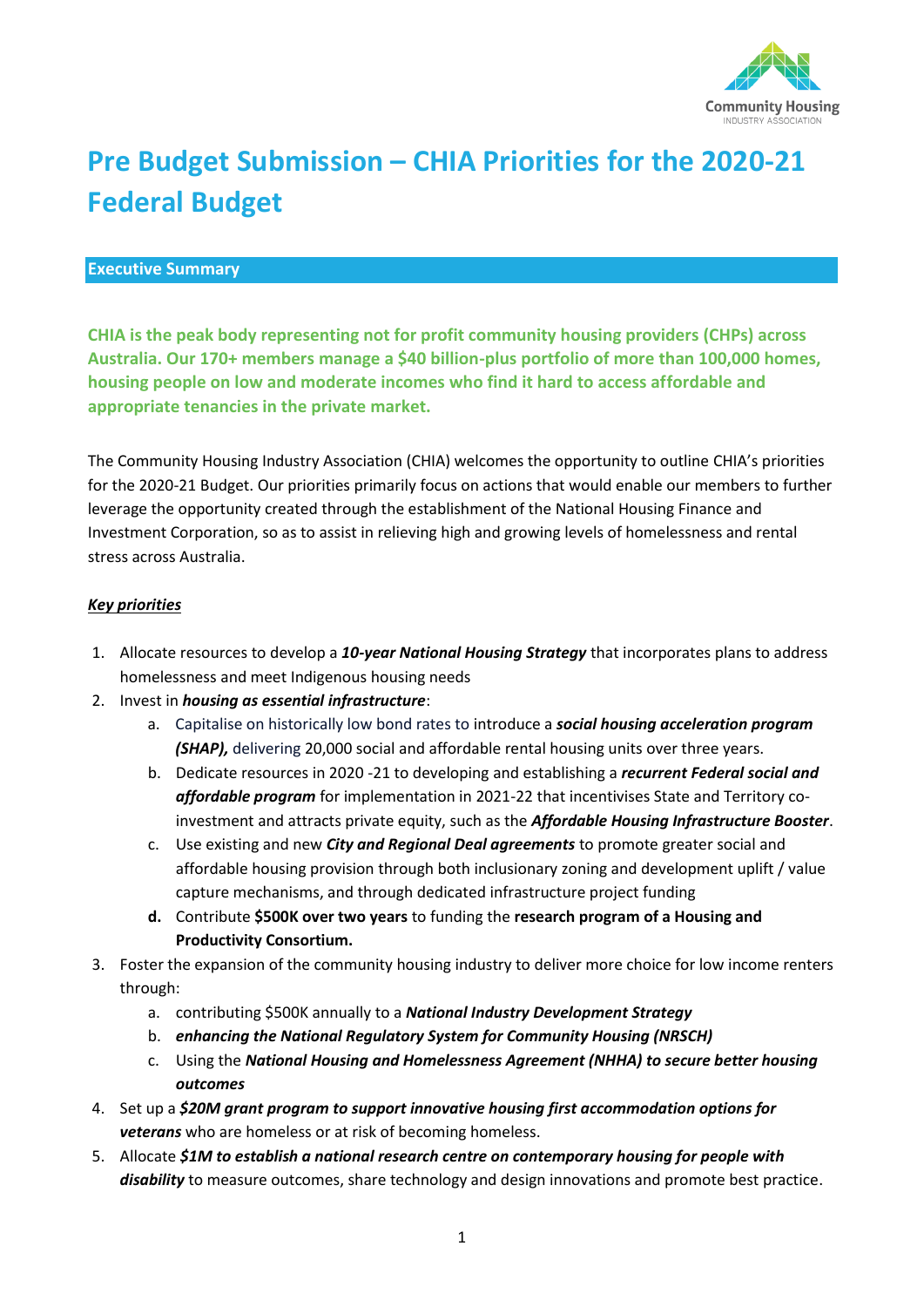

# **Pre Budget Submission – CHIA Priorities for the 2020-21 Federal Budget**

#### **Introduction**

The Community Housing Industry Association (CHIA) welcomes the opportunity to outline CHIA's priorities for the 2020-21 Budget.

CHIA is the peak body representing not for profit community housing providers (CHPs) across Australia. The industry provides one in five of Australia's social rental properties, complementing public housing. CHPs manage a \$40 billion-plus portfolio of more than 100,000 homes, housing people on low and moderate incomes who find it hard to access affordable and appropriate tenancies in the private market. Our 170 plus members include the largest (managing over 10,000 dwellings) to those with less than 100 homes. Our members provide a diverse range of housing for Aboriginal people, people with disabilities and the formerly homeless.

CHIA's submission is concerned with actions to address the housing need of lower income Australians. We also accept that housing affordability pressures exist for a broader range of households. CHIA's National Plan for Affordable Housing<sup>1</sup> sets out our position on supporting entry into home ownership and market products such as Build to Rent Housing.

Our key priorities for the 2020-21 Federal Budget build on the Commonwealth Government's progressive 2018 action to establish the National Housing Finance Investment Corporation (NHFIC) and the access to cheaper CHP financing options thereby enabled. An overarching goal is to further leverage NHFIC's potential to assist CHPs in relieving high and growing levels of homelessness and rental stress across Australia. The following points summarise the associated national challenge:

- As revealed in the latest official figures (2016) 116,000 Australians are homeless on any given night. Moreover, especially in capital cities, the past decade has seen homelessness rising far ahead of general population growth<sup>2</sup>.
- More than half of the low-income households in rental housing some 1.3 million people face housing costs exceeding 30% of their income, leaving them without enough remaining funds for basic essentials like food and clothing<sup>3</sup>.
- The private rental market has not supplied dwellings at rents (i.e. \$202 or less per week) that are affordable to households in the bottom income quintile. While the market has supplied some homes at rates affordable to households in the second bottom quintile (i.e. at no more than \$355 per week) the homes are increasingly unavailable to these households; being occupied by higher income earners.4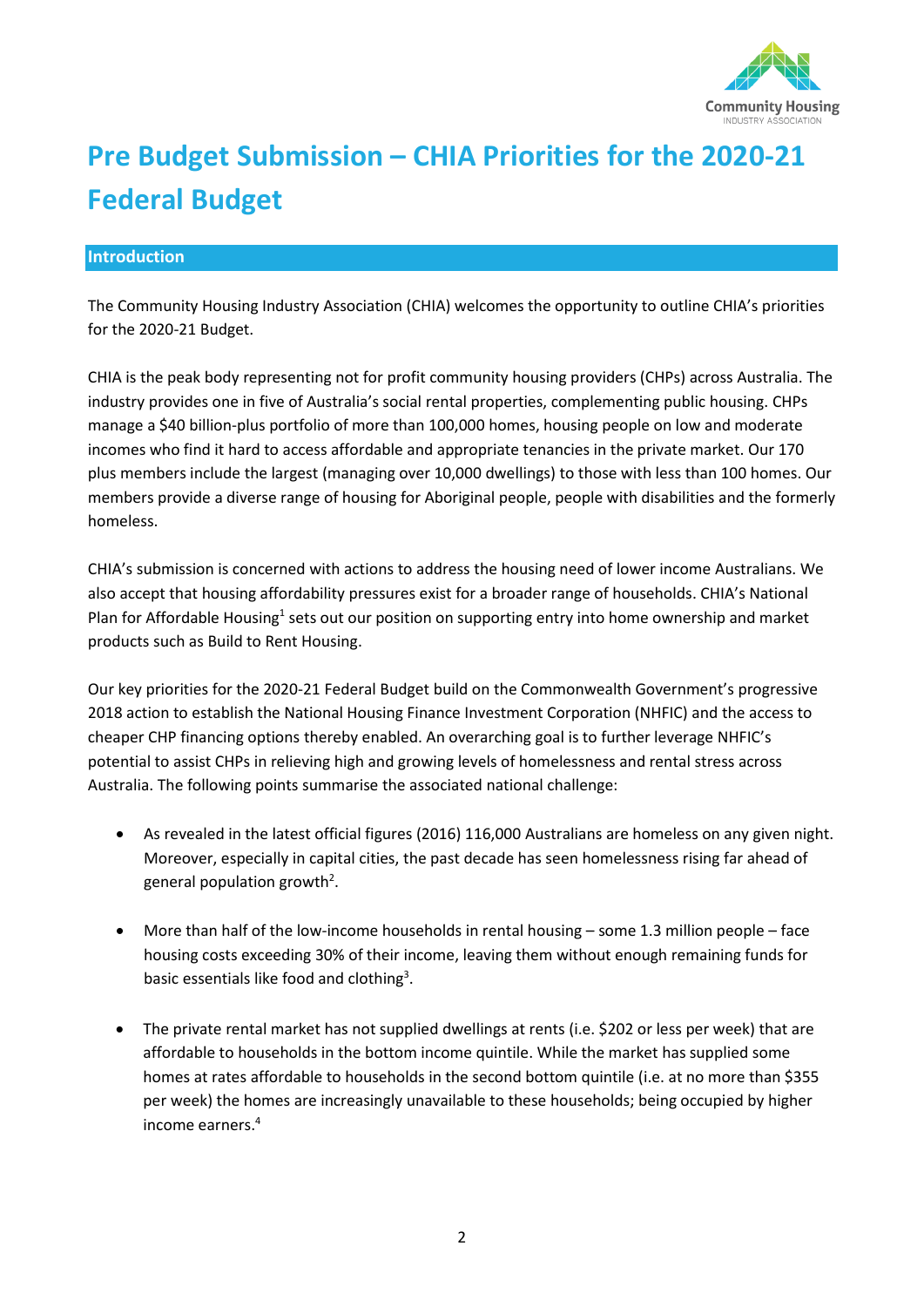

- in 2016, there was a shortfall of over 650,000 homes across Australia, affordable to households in the bottom two income quintiles. Accounting for INDUSTRY ASSOCIATION projected household growth to 2036 more than 1 million additional homes will be needed to meet the needs of these lower income households over the next 20 years<sup>5</sup>.
- Using the projected number of households in Australia (ABS 2015) the number of social housing dwellings per 100 households has declined from 5.1 per 100 households in 2007–08 to 4.6 in 2017– 18*.* <sup>6</sup> No reliable figures exist on the additional new social and affordable homes currently planned but even on optimistic assumptions it is highly unlikely to exceed 10% of what is required. Factoring in the loss of affordable homes through both the expiry of incentives awarded under the National Rental Affordability Scheme (NRAS) and other time limited schemes, as well as continued public housing sales and demolitions, the net increase in social and affordable homes is likely to be barely above zero. Unless there is a change of course by Australian governments, social and affordable housing provision per capita will continue to contract, just as it has for the past 25 years.

There are, on the other hand, major opportunities that will flow from tackling housing unaffordability. Traditionally, housing developed and managed by CHIA members has been valued for meeting social needs by providing safe, secure and affordable homes to vulnerable and low waged households who cannot access suitable market housing. More recently, research evidence has demonstrated that government investment in social housing produces savings for other public service budgets.<sup>7</sup> Increasingly, the broader economic outcomes that flow from our work are being recognised, notably the positive impact on human capital and hence economic productivity<sup>8</sup>. (Pages 6-8 of our submission)

Investing in social and affordable housing has positive outcomes for the residential construction industry, a key part of the Australian economy and one of the country's major employers. The latest ABS private residential build data<sup>9</sup> show a 3-year trend of consecutive decreases in building approvals. The ABS expects the downward trend to continue. Apart from the impact this has on overall housing supply and thus whether house building keeps pace with population increases, the construction sector is a significant employer, and declining business will inevitably lead to more jobs being shed. Indeed, the November 2019 Australian Industry Group/Housing Industry Association Performance of Construction Index (PCI)<sup>10</sup> reports that construction sector jobs have now fallen for the 16th month in a row.

In the short-term, a downturn in overall housing supply can be (at least in part) addressed through a social housing investment program and, in the future downturns mitigated through a recurrent social and affordable housing investment program would protect the construction industry against downturns by introducing a counter cyclical economic component into the residential construction industry. (See ages 10- 11 of our submission)

CHIA's submission summarises our key priorities for the budget, focuses on the benefits derived from tackling housing unaffordability for lower income households, explains why CHPs should play a prominent role and how new government investment in CHP-delivered homes could best be structured. Further information about the proposals is contained in the appendices.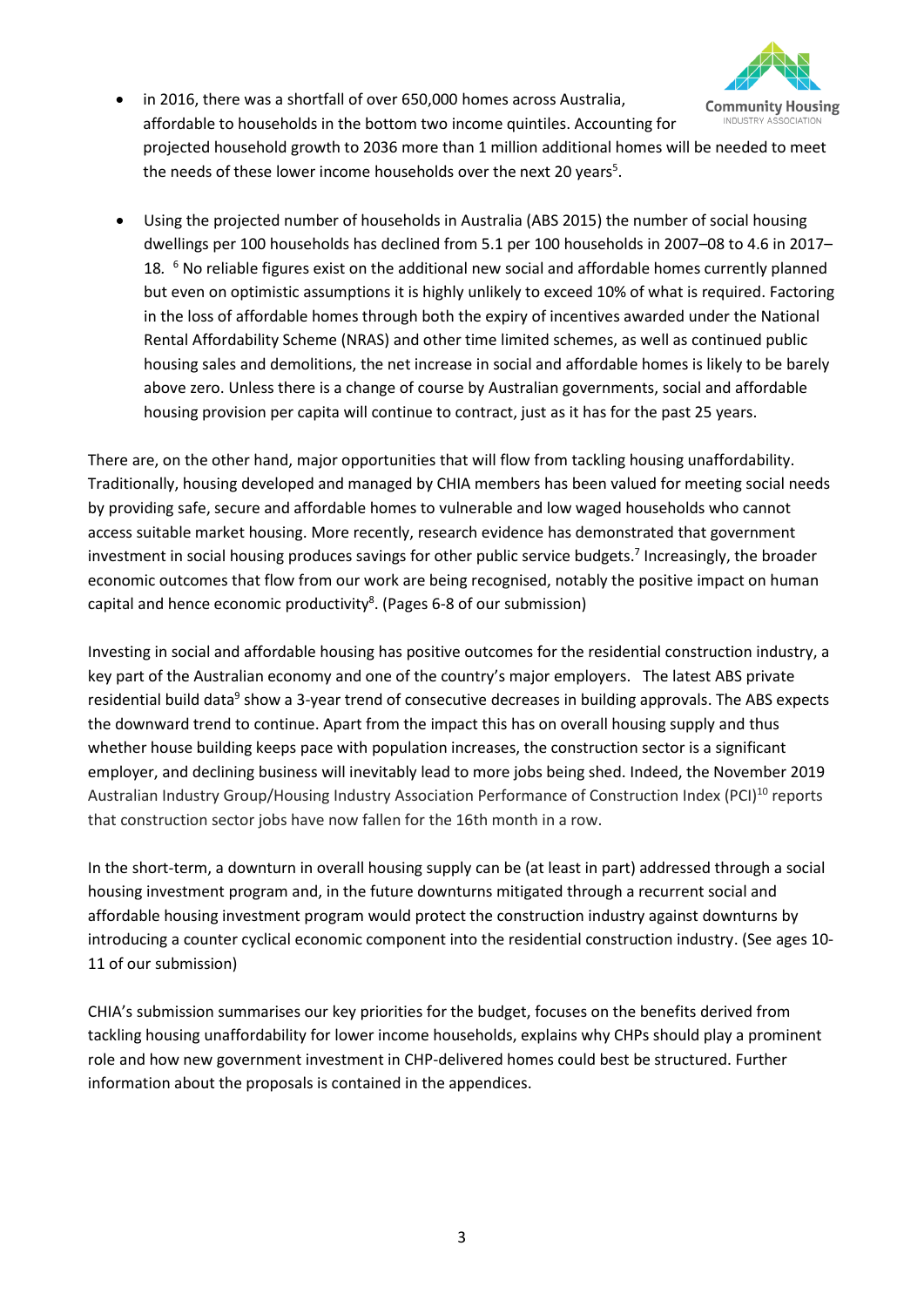

- **1.** Allocate resources to develop a 10-year National Housing Strategy that incorporates specific plans to (a) address homelessness, (b) meet the needs of all people with disability and (3) responds to Indigenous housing needs
- **2.** Invest in housing as essential infrastructure:
	- a. Capitalise on historically low bond rates to introduce a social housing acceleration program (SHAP). The aim should be to deliver 20,000 social and affordable rental housing units over three years. Subject to additional state and territory contributions and housing provider innovation, it should be possible to deliver an additional 5,000 social and affordable homes under this scheme. The program will also boost residential construction activity and employment in the building industry.
	- b. Dedicate resources in 2020 -21 to developing a recurrent Federal social and affordable funding program for implementation in 2021-22. The program should be sensitive to variable development costs, incentivise other state and council contributions and attracts private institutional capital. CHIA has developed a program blueprint to contribute to a development process.
	- c. Use existing and new City and Regional Deal agreements to promote greater social and affordable housing provision through both inclusionary zoning and development uplift / value capture mechanisms, and through dedicated infrastructure project funding
	- d. Contribute \$500K over two years to funding the research program of a Housing and Productivity Consortium.
- **3.** Foster the expansion of the community housing industry to deliver more choice for low income renters through:
	- a. contributing \$500K annually to a National Industry Development Strategy to build the capacity of the community housing sector over the next four years.
	- b. enhancing the National Regulatory System for Community Housing (NRSCH) by contributing resources to develop stronger national leadership, to establish independent and robust governance and to develop specialist regulatory expertise.
	- c. Using the National Housing and Homelessness Agreement (NHHA) to secure better housing outcomes - negotiating with state and territory governments to transfer ownership of 50 per cent of public housing stock to CHPs by 2030 and reinstating a rental supply program.
- **4.** Set up a \$20M grant program to support innovative housing first accommodation options for veterans who are homeless or at risk of becoming homeless.
- **5.** Allocate \$1M to establish a national research centre on contemporary housing for people with disability to measure outcomes, share technology and design innovations and promote best practice.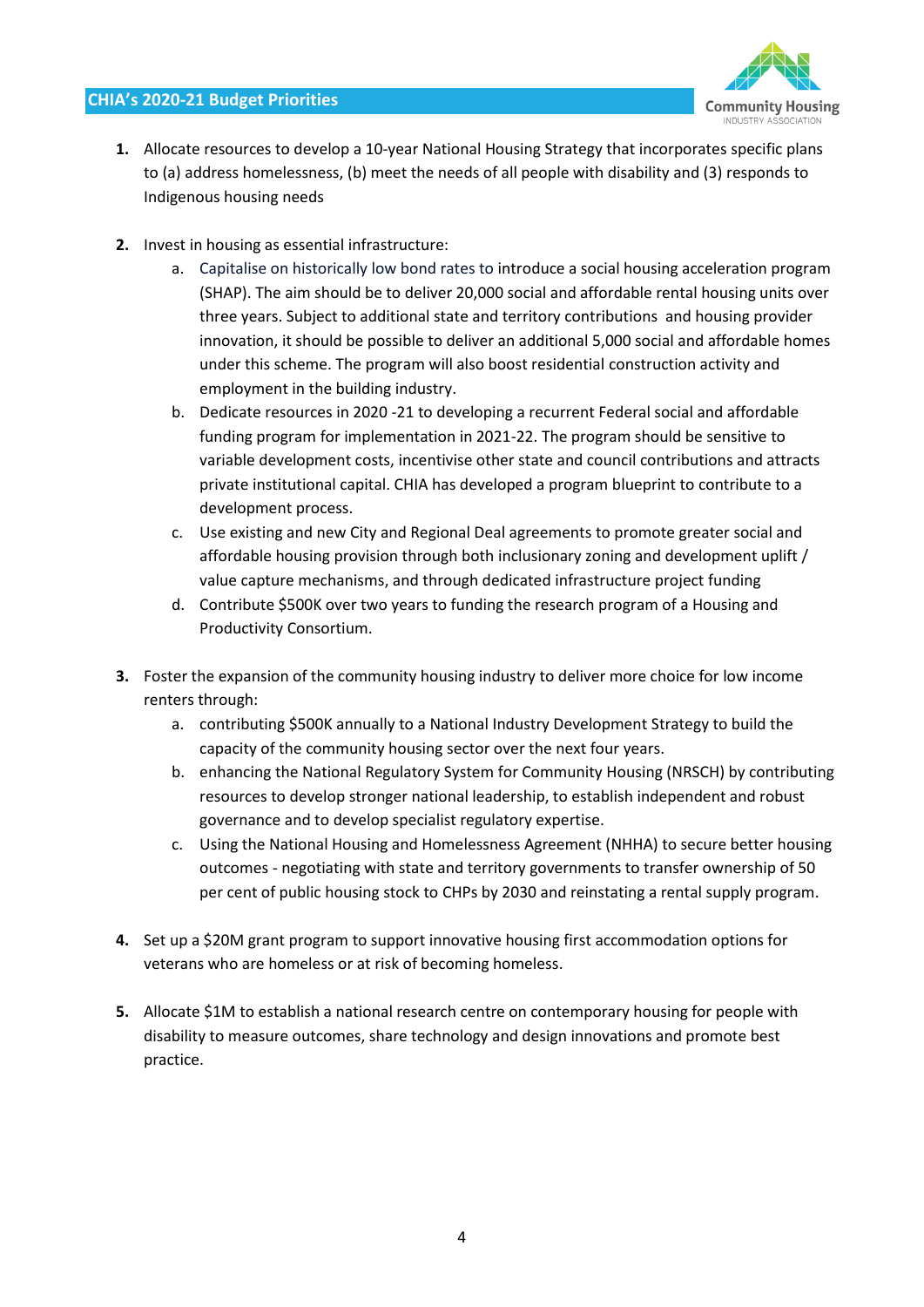

# **The problem Australia needs to fix**

The scale of the housing affordability challenges facing lower income households has been starkly revealed by the Productivity Commission's recent report 'Vulnerable Private Renters: Evidence and Options'. This highlighted that most lower income renters experience housing affordability stress – i.e. housing costs exceeding 30% of income. Furthermore, almost half of these households in rental stress are likely to remain stuck in this situation for at least five years. As highlighted in the introduction, UNSW's City Futures Research Centre (CFRC) estimated in its report 'Filling the Gap', that by 2036 an additional 1,023,900 homes would be required to meet the needs of households in the bottom two income quintiles.

Infrastructure Australia in its 2019 Infrastructure audit<sup>11</sup> identified four key challenges facing the social housing system - the absence of sufficient affordable homes for households able to move on from social housing, existing social housing not meeting current needs, deteriorating property condition, and severe overcrowding in remote Indigenous communities.

The recent AHURI report 'The supply of affordable private rental housing in Australian cities: short term and longer term changes', estimated that in 2016 four out of five Q1 income renters were paying unaffordable rents with the proportion rising to almost nine out of ten renters in metropolitan areas. In the report which is the latest of a time series that has been running every five years since 1996 the researchers also found that 'there was an increasing trend in Q2 renters nationally paying unaffordable rents: this rose from 24% in 2006 to 36% in 2016'. In Sydney, 71% of Q2 renters were paying unaffordable rents. In all capital cities there is a 'spatial restructuring of rental housing markets' with more affordable homes in the outer suburbs and satellite cities.

Within these overall totals different segments of the population are disproportionally affected. Frequently overlooked are people with disability. While the government's Specialist Disability Accommodation (SDA) scheme will help create housing for around 28,000 people in the NDIS this is but a fraction of the numbers requiring affordable housing. The December 2015 AHURI report 'NDIS, housing assistance and choice and control for people with disability<sup>12</sup> estimated there was an 'unmet need in affordable housing for between 83 000–122 000 NDIS participants at full rollout of the scheme in 2019'. Apart from ensuring that funding programs include specific targets for housing to meet these needs many current housing options available to people with disability are not fit for purpose. **Hence, we are proposing that the Federal Government allocated funding to promote innovation in housing for people with disability**.

Current and previous Federal Governments have taken steps towards creating institutions that could enable a significant increase in affordable rental housing. The investigation into 'innovative finance models' carried out by the Government's Affordable Housing Working Group (AHWG)<sup>13</sup> was instrumental in NHFIC's establishment. The low-cost finance options that have subsequently become available via NHFIC have reduced CHP interest payments. However, the resulting savings go only a short distance towards bridging the social and affordable housing funding gap<sup>14</sup> as acknowledged by the AHWG. That is, the difference between the cost of developing and managing affordable housing (land, construction, housing management and maintenance) and the income received (from rents and Commonwealth Rent Assistance).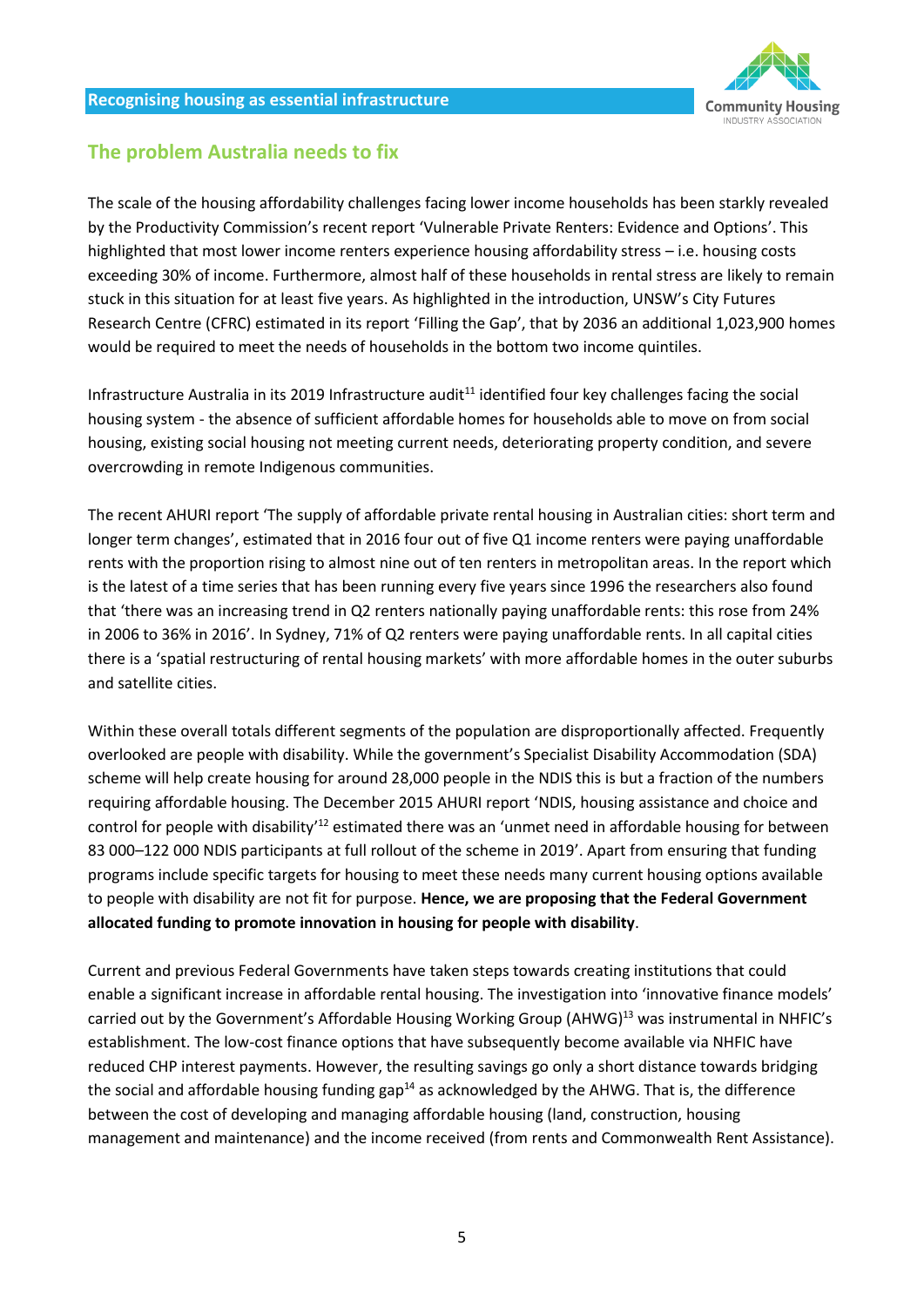



# **The social, economic and productivity benefits from investing in social and Affordable Housing**

Along with others operating in the housing and homeless sectors, we have long argued that inadequate provision of social and affordable housing negatively impacts welfare outcomes for lower income Australians. However, less has been said about the positive outcomes that flow from providing secure affordable housing.

CHIA's submission to Infrastructure Australia's 2019 Audit authored by A/Prof Christian Nygaard at Swinburne University<sup>15</sup> provides evidence of the multiple ways in which the provision of secure high quality affordable rental housing can result in expenditure savings for other public services. The findings highlight two dimensions of social and affordable housing as essential social infrastructure:

- 1. Social and affordable housing as an independent effect on the wellbeing, productivity and costreduction for individuals and society.
- 2. Social and affordable housing as a platform for unlocking additional individual and societal wellbeing, productivity and cost-reduction for individuals and society.

The report sets out the cash, public sector savings and monetary wellbeing equivalents of the wider social and economic impacts that can be unlocked through investment in social and affordable housing and expresses these as a proportion of the cost involved.

CHIA recognises that savings generated 'by' housing 'for' other public budgets are difficult to reassign to housing. However, for a government department such as the Department of Veterans' Affairs which oversees a range of health and welfare services and where a proportion of the individuals it assists require stable accommodation the potential savings should justify investment in targeted housing options**. CHIA has recommended a small grant fund to support innovative housing first approaches for veterans.**

In addition to the social benefits, we now have evidence that over-expensive housing also incurs negative impact on urban productivity. There is a growing body of research to demonstrate the ways that such impacts can be generated. These include an AHURI commissioned scoping study '*Making connections: housing, productivity and economic development*' (MacLennan et al. 2015).

Concerned about the housing affordability challenge in Sydney and its consequences for the growth and productivity of the metropolitan area, CHIA NSW initiated a research collaboration to further investigate these issues. On behalf of a partnership that has included NSW Government agencies, the private and not for profit sectors, CHIA NSW commissioned two reports by Professor Duncan MacLennan published through UNSW's City Futures Research Centre (CFRC).

The first of two reports 'Making Better Economic Cases for Housing Policies'<sup>16</sup> suggested that housing's weighty economic role is under-appreciated. Two categories of productivity impacts were identified:

#### **(a) Constrained human capital**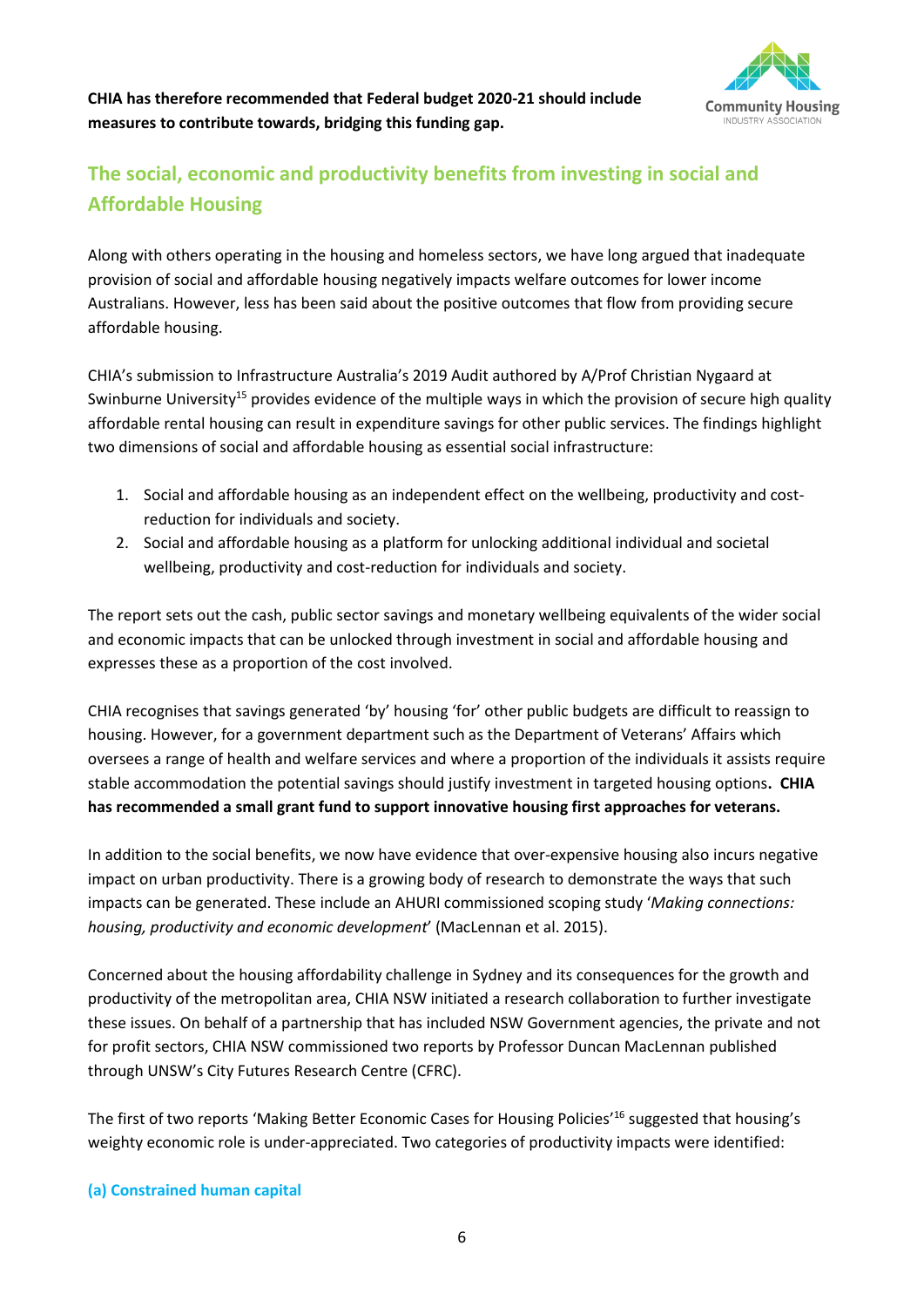

- the mismatch between housing and jobs and resulting in poor access to jobs, lower labour participation, health impacts on performance and less labour mobility
- high housing costs leading to lower living standards, with affected households also being frequently concentrated within specific neighbourhoods thus compounding disadvantage. These lower living standards being manifested in poorer educational attainment, health and well-being outcomes.

#### **(b) Impacts of high house prices and rents on consumption, savings and investment**.

The housing boom has:

- encouraged investment in lower productivity industries,
- locked up capital that has added little to growth and productivity but adds to rentier returns that

# HOUSING AND PRODUCTIVITY IMPACTS

The results show significant direct, or 'first round', productivity impacts across the city:

\$2.26B (NPV) in travel time savings, of which \$1.129B is used for travel-to-work journeys and increases the supply of labour;

\$17.57B (NPV) in human capital uplift in terms of added household incomes associated with better job choices as a result of investing in affordable housing in more accessible locations.

Indirect, or 'second-round', effects that arise from these major first round gains are also substantial and are estimated at \$1.36B (NPV) for travel time savings to be available for productive work and \$12.23B (NPV) gains from more efficient labour market matching.

These direct and indirect benefits are estimated to come at a cost to government of \$7.27B (NPV) - the cost of investing in

constitutes a major distortion in the functioning of the economy that has both federal and state implications

• increased instability, as rising housing wealth results in increased consumption, and this is likely to be pro-cyclical spending that raises the amplitude of metropolitan economic cycles. This will increase instability and reduce productivity.

• There is likely to be a much more significant, and negative, effect on consumption when rising housing costs capture a disproportionate share of disposable household income.

In the second report 'Strengthening Economic Cases<sup>'17</sup> the authors modelled how housing outcomes impact economic growth and productivity, with a particular focus on the Sydney metropolitan area. The productivity modelling exercise was based on an Economic Impact Assessment (EIA) which revealed strong, positive productivity effects from investing in better housing outcomes over a 40-year timescale that reduce commuting times and extend access to a wider set of labour market opportunities. The key results are outlined in the box above. While the results are specific to Sydney similar outcomes (if in some cases less dramatic) would be likely for other major Australian cities.

The scale of potential productivity gains from

government investment in well-located affordable housing suggest an economic performance impact that compares very favourably to most other infrastructure investments, including transport investments. However, due to limitations in modelling capability these gains do not include the economic impacts arising from the excess housing cost burden experienced by many renters, and newer owners. The report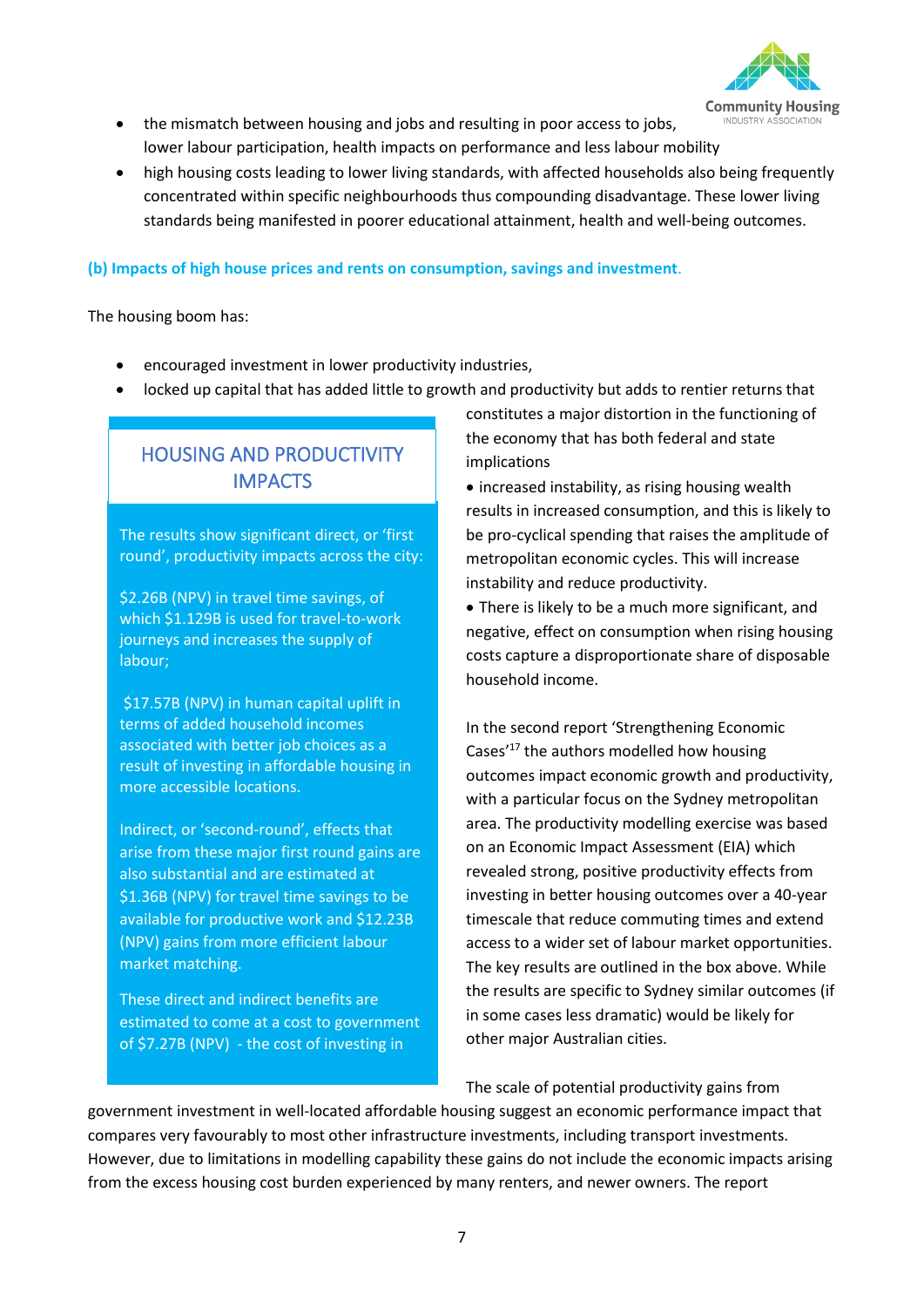

estimated that the excess of rent payments over a 30% contribution averaged just under \$6000 per household p/a, amounting to \$1.8B p/a for NSW and absorbing an estimated \$1.4B of Commonwealth rent support.

There remains much scope to develop wider and deeper insights on housing and productivity interconnections, and to better understand how better housing outcomes affect the trajectories of the lives of individuals and the long-term wealth of cities. In collaboration with UNSW's City Futures Research Centre and other partners CHIA is currently assembling a housing and productivity research consortium to progress further research in this area.

In summary, we believe that evidence of housing system under-performance cannot be ignored. A clearer appreciation of the links between housing system performance and economic productivity would do three things:

- Articulate the productivity benefits that will flow from well-located and housing affordable to low and moderate income workers
- Stimulate a broader discussion on the actions Government could take to alleviate housing unaffordability (acknowledging that the solutions for tackling housing unaffordability are linked to household incomes).
	- Enable a conversation about the relative merits of investing in affordable housing compared to other forms of infrastructure.

**CHIA recommends that the Federal Government contributes \$500K over two years to supporting research on housing and economic productivity via the Housing and Productivity Research Consortium** 

#### **Community Housing as a Delivery Vehicle**

The mainstream community housing sector has more than doubled in size over the past decade and now represents over 20 per cent of the social housing sector and 4 per cent of all rental housing stock. This has enhanced supplier competition and increased choice for low income tenants. Through leveraging its own capital and via public housing transfers, the community housing sector has shown it can manage large-scale financing arrangements and undertake significant property development in partnership with the private sector.

In New South Wales, CHPs are on track to deliver 2,700 new homes over the eight years to 2020<sup>18</sup> In Victoria, the industry delivered 1,033 additional social and affordable homes across 95 projects between  $2010$  and  $2019^{19}$ .

Not for profit Community housing is a sustainable social housing model that lowers the direct cost to government of providing affordable housing to low income households. These CHPs are eligible for a range of tax concessions (on for example land tax and GST) that apply to both their procurement and operating costs and thus reduce cost of housing development. The not for profit business model also retains any surplus in the business for use on additional services or further development. A recent study revealed that holding 1,000 properties in state government management and ownership would result in a \$30 million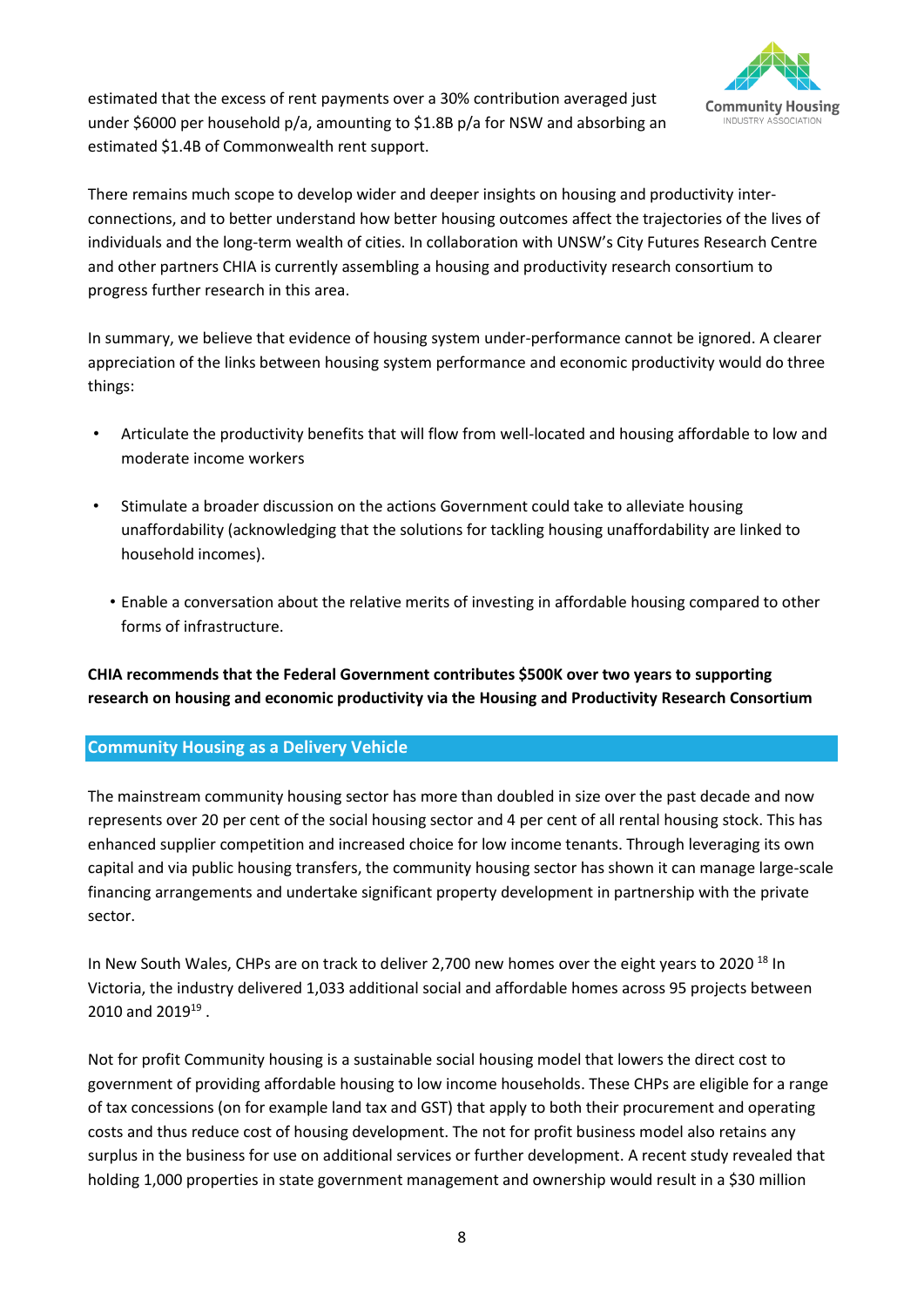

deficit after 30 years, whereas transferring the same number of properties to community housing would deliver a \$40 million surplus over the same period, which could be reinvested to produce additional social housing.<sup>20</sup>

A report commissioned by the NSW agency, Landcom $^{21}$  and published earlier in 2019 assessed the financial feasibility of build to rent projects incorporating affordable rental housing, comparing the results from for profit and not for profit developers. They concluded 'there will be a significant advantage to governments layering in additional subsidy support to leverage existing CHP concessions (rather than for-profit developers)'.

With the right policy settings and support to build on what it has already achieved the community housing will double again - or more - in the next decade.

**CHIA thus recommends fostering the sector's expansion through a range of measures outlined in the Appendix.**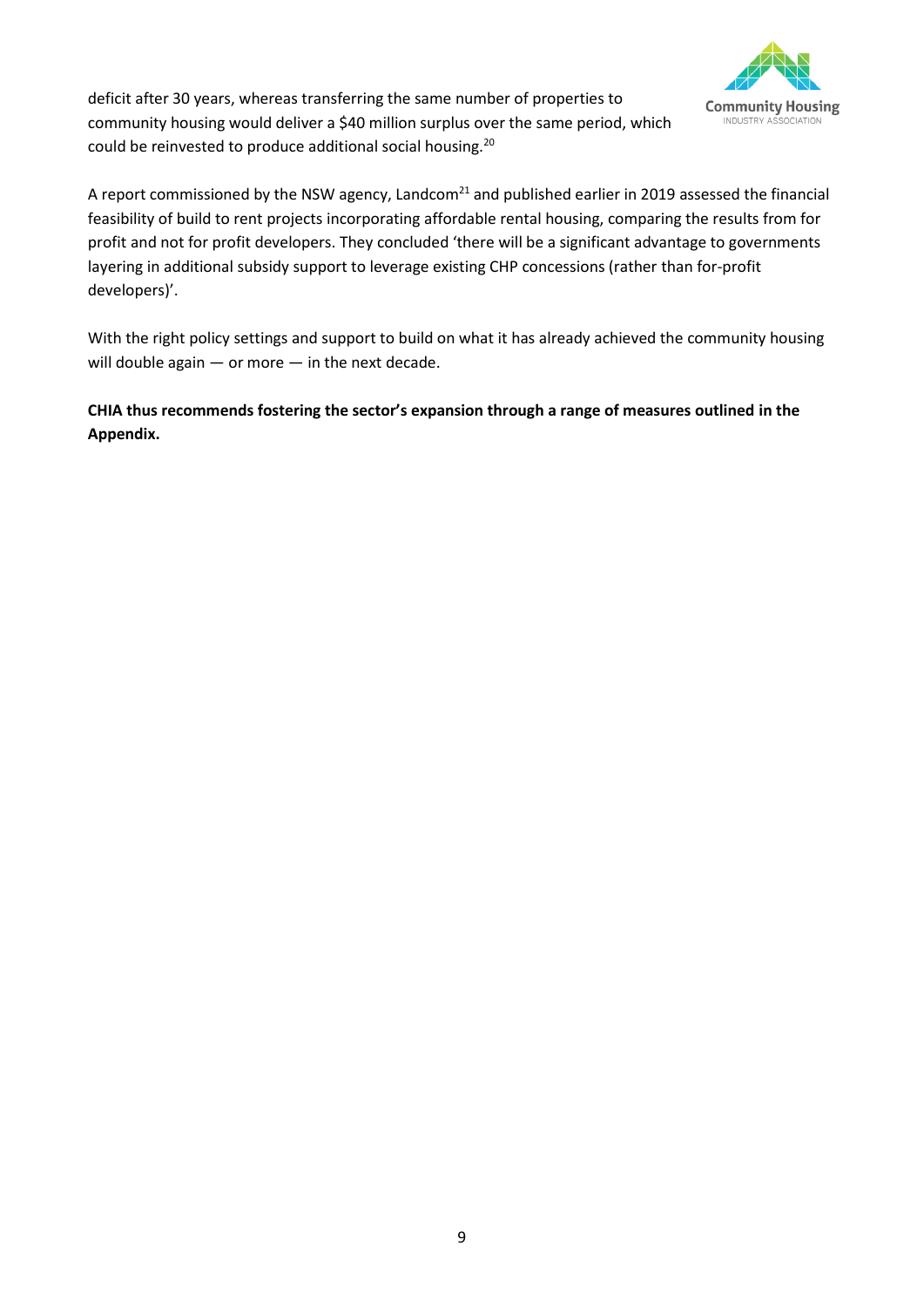

#### **Appendix 1 Budget priorities – Additional Information**

# **Allocate resources to develop a 10-year National Housing Strategy that incorporates plans to address homelessness and meet Indigenous housing needs**

This budget submission focuses on actions that can be taken in the coming financial year and have a positive impact over the forward estimates. However, correcting the sub-optimal performance of Australia's housing system calls for more fundamental long-term actions; hence our recommendation that the Federal Government commits resources to developing a 10-year National Housing Strategy to tackle the supply and demand drivers of housing affordability in a coordinated way across all levels of government.

It is the Federal Government that has the central responsibility to lead policy in matters of national significance such as this, notwithstanding that many of the levers around planning and land administration lie with the states and territories.

The establishment of the NHFIC and the City Deals program are excellent examples of Commonwealth leadership around housing affordability. Through agreements with the states and territories - the National Housing and Homeless Agreement (NAHA) - the Federal government has the scope to incentivise positive change at this level of government. However, in the absence of a coherent, coordinated National Housing Strategy, it is unlikely that these measures will have the enduring impact, at scale, which is required.

A National Housing Strategy should contain clear targets for overall housing supply, and for homes that are affordable to households in all income quintiles. The strategy should also contain separate but fully integrated plans to tackle homelessness, the housing needs of Indigenous households and for people with disability.

The development of a national housing strategy will require dedicated resource, whether that is through an existing agency or department or through the creation of a new purpose-designed body. Reinstating something similar to the Housing Ministers Advisory Council to promote intergovernmental coordination and cooperation and mechanisms to enable wider stakeholder participation are also recommended.

NHFIC through its newly established research function is well placed to develop a robust and nationally consistent approach to housing needs assessment. There are international examples on which to draw. Reliable information about housing needs is vital for the production of not just national but also state and housing market / regional plans.

#### **Invest in housing as essential infrastructure:**

CHIA is proposing two housing investment programs. The first is time limited, designed to boost housing construction, retain jobs in the industry, increase social housing and be started in 2020-21. The second is a recurrent long-term program that incentivises institutional capital into community housing.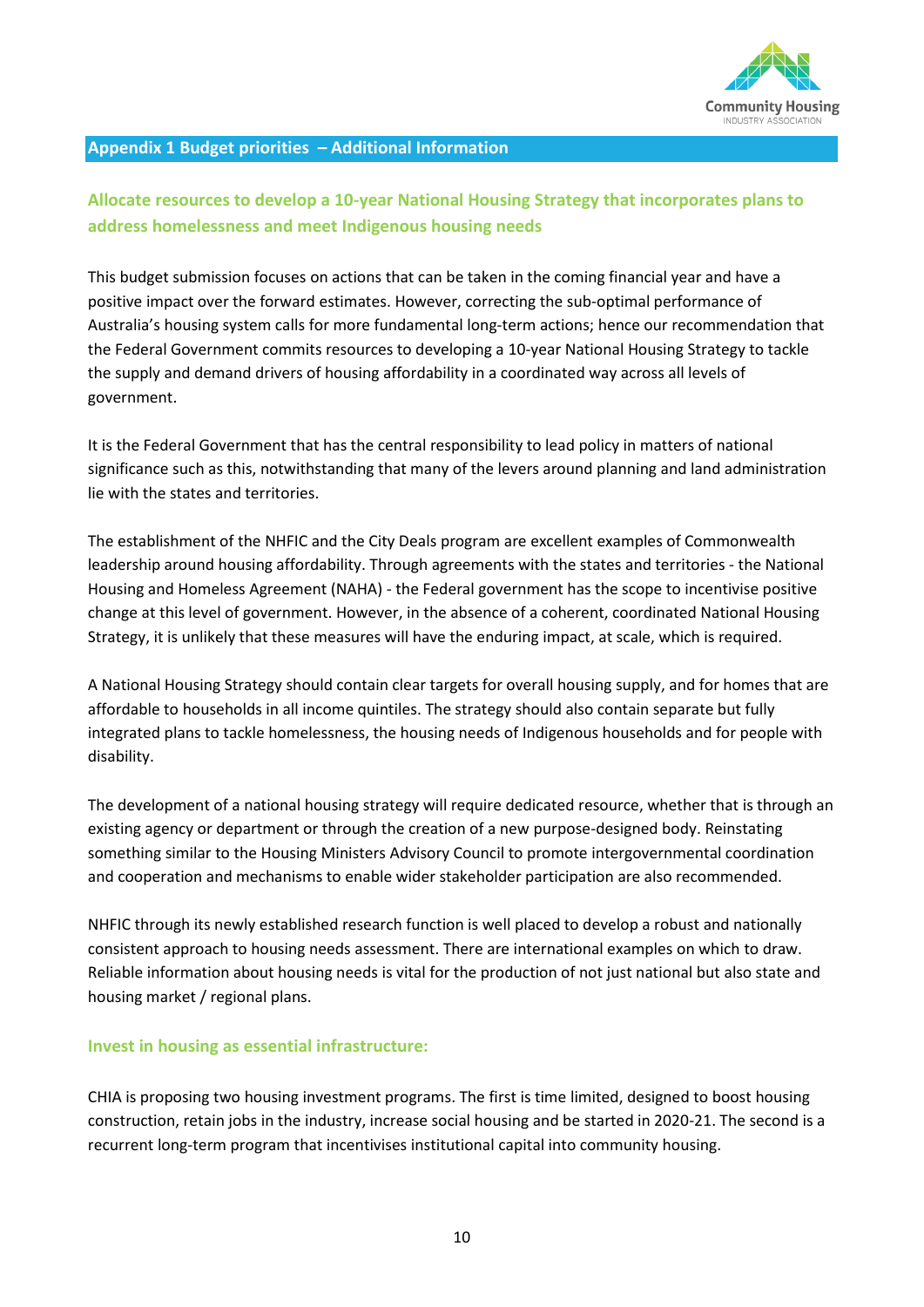

CHIA has developed outline proposals for both options. In both cases we have been concerned to devise a program that is affordable to government and at the same time, makes a noticeable impact by reducing the housing needs outlined earlier in our submission.

There may be scope for the AHWG to be reconvened to consider innovate funding (rather than financing) models.

#### **Capitalise on historically low bond rates to introduce a social housing acceleration program (SHAP).**

CHIA has put together a proposal for a short-term program to deliver 20,000 social (and potentially affordable) rental housing units over three years. Under our proposal Australian Government investment together with state contributions and support would enable not-for-profit community housing providers (CHPs) to deliver 20,000 social housing units. Leveraged against the resulting dwellings and associated future rental income, CHPs will raise private finance to further expand resulting housing investment. States and territories will be incentivised to either make equity investments in CHPs via land, or to sell land at a discount to CHPs and thus maximise dwelling output in their jurisdictions. It could work well targeted at specific City / Regional Deal areas.

The program will also boost residential construction activity and employment in the building industry.

While registered CHPs would be grant-recipients, they would commission private sector builders to deliver the housing and thus stimulate the construction industry too.

SHAP would be administered by a new arm of the National Housing Finance Investment Corporation (NHFIC) accountable to an oversight body reporting to COAG.

The cost to the Australian Government could be calculated as for the SHI through setting a fixed sum per property regardless of location or construction costs. However, recognising widely varying land values, a preferred alternative would be to set the grant at a proportion of total development cost. This approach would also more easily factor in other contributions of, for example, discounted land.

## **Dedicate resources in 2020 -21 to developing a recurrent Federal social and affordable funding program for implementation in 2021-22. The program should be sensitive to variable development costs, incentivise other state and council contributions and attracts private institutional capital.**

There are number of program design options available to government including capital grants (Safe Places being a small-scale example); revenue subsidy type mechanisms (NRAS being a variant) and potentially interest-free loans. All are worthy of further consideration.

To serve as a basis for discussion CHIA together with a number of partners commissioned a scheme blue print. The blueprint was informed by the following key principles:

- A fund should be recurrent and sensitive to variable development costs, should incentivise other state and council contributions, and should attract private institutional capital
	- Scheme longevity is key, annual 'funding' allocations can vary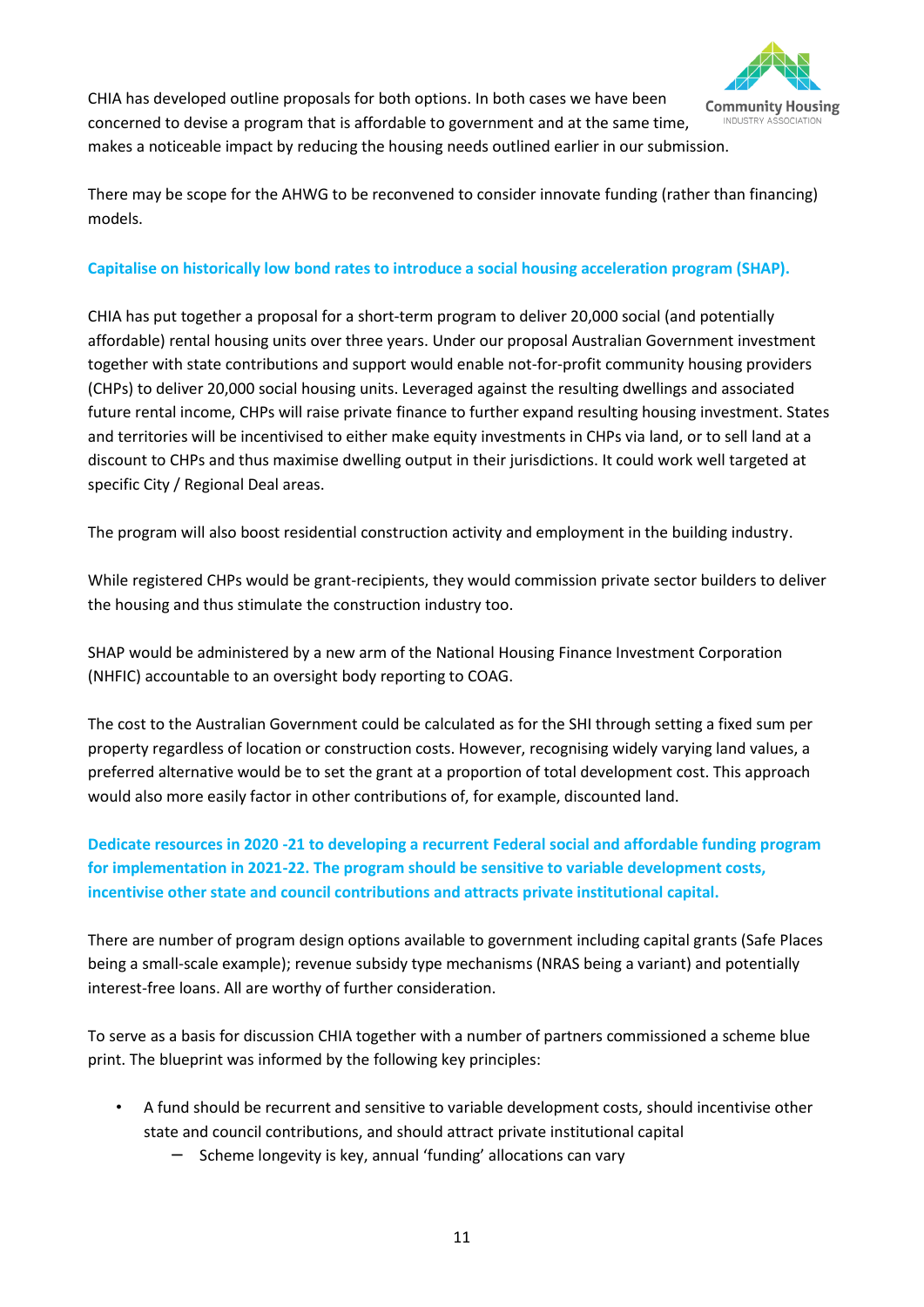

- Support should be funnelled through registered CHPs subject to effective statutory regulation
- The program should work with / support
	- $-$  state and council co-investment
	- $-$  value capture and inclusionary zoning
	- redevelopment of public housing
	- $-$  cross subsidisation through market for sale
- It should be capable of effecting a measurable decrease in rental stress and homelessness.

CHIA's blueprint scheme, the Affordable Housing Infrastructure Booster (AHIB) $^{22}$  aims to generate dwellings to be let at least 20% below local market rents for 20 years, targeted to low and moderate-income households. The AHIB mechanism lets the desired housing outcomes and locations determine the financial boost that is provided so as to enable affordability, rather than the financial boost conditioning the type of housing and locations that can be provided. AHIB is responsive to variation in construction cost, land cost and local rent levels.

Like some international initiatives, AHIB involves a tax credit that CHPs can use to raise capital investors. This capital injection can help fund construction and thus reduces the borrowing requirement and debt servicing costs for an affordable housing project. The AHIB could also work well alongside a housing capital aggregation vehicle which could provide a pathway for pooling funding to secure interest from larger institutional investors. CHIA is collaborating with the Constellation [Project](https://www.theconstellationproject.com.au/) to develop an aggregation vehicle model.

The modelling that underpins the AHIB demonstrates that a much higher level housing that can be retained, or re-invested, beyond the initial 20-year affordability period. AHIB is thus a vehicle for a longterm strategy to provide an infrastructure of affordable housing in Australian cities and neighbourhoods.

Unlike NRAS and some comparable international programs, AHIB does not operate with a priori determined annual levels of support or project level subsidies. Instead, registered providers tender for the boost required to service borrowing costs at prudential standards and to meet acceptable rates of investor returns. Registered providers can thus start by considering what type of housing is required where and then bid for tax credits to enhance the financial viability of the project.

The AHIB is designed to attract 'contributions' from other actors. This includes state and local governments - for example via granting of long term land leases or through the introduction of planning policy (e.g. inclusionary zoning) that supports affordable housing. Other contributions could come from philanthropic sources and via cross subsidisation from market sale or rental housing.

The AHIB could be developed slowly to provide 3,000 incentives in 2021-22, 5,000 in 2022-23 lifting to 10,000 in 2023-24

NHFIC could also use a proportion of its resources to co-ordinate a collaborative project to investigate and identify land that could be contributed (via discounted sale, long term leases etc) to social and affordable housing projects.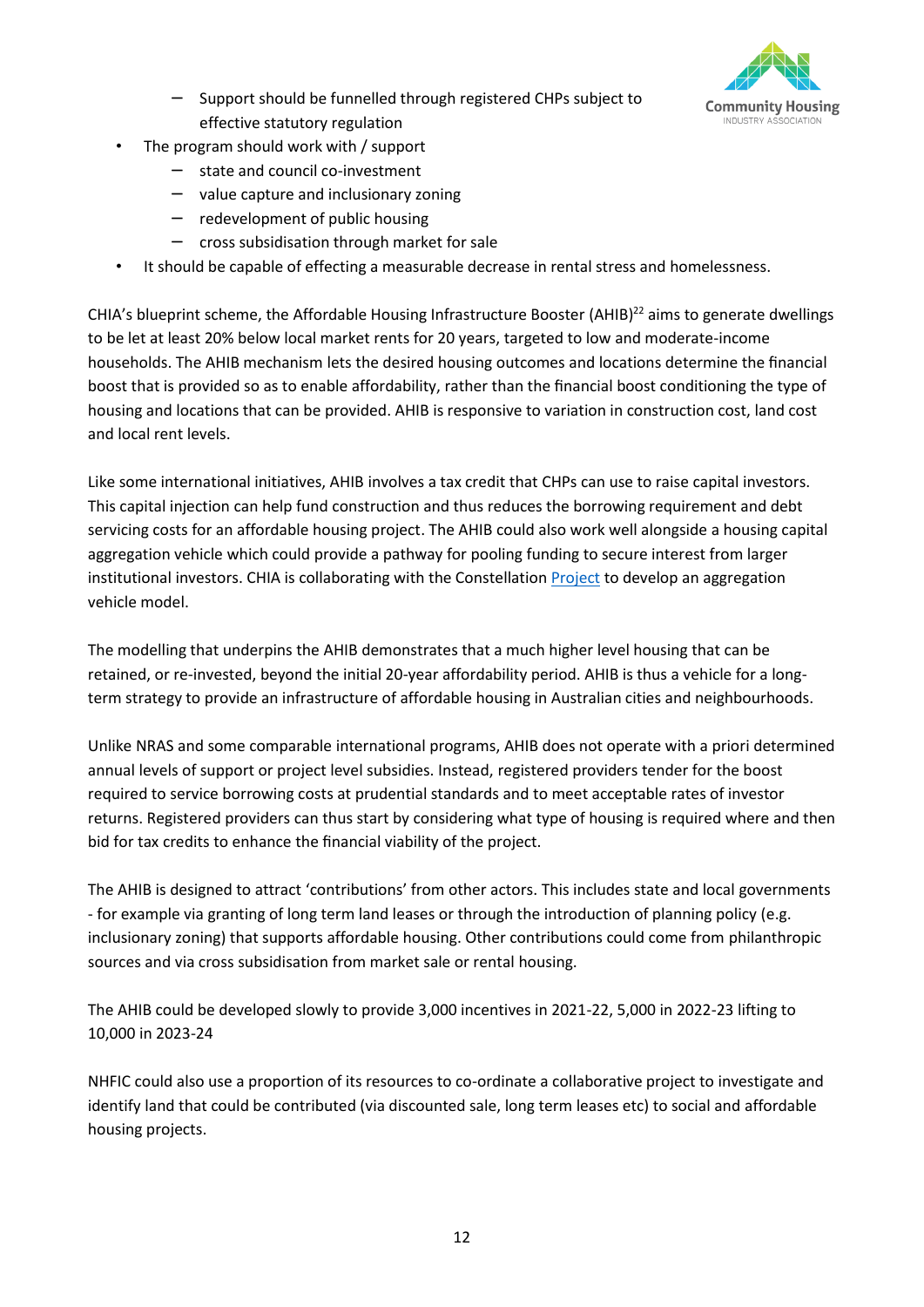

**Use existing and new City and Regional Deals agreements to promote greater social and affordable housing provision through both inclusionary zoning and development uplift / value capture mechanisms and through dedicated infrastructure project funding** 

The City and Regional Deals program is ideally placed to create incentives for state and territory

governments to reform planning systems and ensure that affordable housing is delivered as a fundamental component of urban infrastructure investment. However, at present City and Regional Deals have no explicit requirements to contribute to social and affordable housing provision.

Social and affordable housing should be front and centre of City and Regional Deals and housing representatives (from all parts of the housing sector) should be represented on City and Regional Deal governance structure.

To date the Deals have all involved substantial investment in new infrastructure which in most if not all cases will involve the rezoning and up-zoning of land. This provides an ideal opportunity for inclusionary zoning planning powers to be used to secure affordable housing outcomes.

With residential housing starts currently trending downwards and the construction industry shedding jobs, there is also an opportunity to use existing or forthcoming city and regional deals to drive increases in social and affordable housing. In areas such as (not restricted to) SE Queensland where housing stress has been raised as one of the most pressing issues during public consultation a specific housing deal supported by designated infrastructure project funding could boost jobs, support local industry and meet housing need. Delivery of a housing deal through the existing city/ regional program should allow for smoother implementation facilitated by the co-ordinated governance arrangements that are in place.

## **Contribute \$500K over two years to funding the research program of a Housing and Productivity Consortium**

# HOUSING AND PRODUCTIVITY RESEARCH

**P***roductivity and employment effects of changing housing costs.* CGE modelling of rising rents, bringing together the key results of R3 (below) and R4 could provide critical information for housing policy debates and choices in Australia on a recurrent basis

*Demographic change, housing prices, wealth transfers and retirement savings in Australia.* This would involve an expert team using modelling and simulations of potential outcomes. It would draw on the findings of earlier research projects, specifically R3 and R4, and provide a more sophisticated analysis of the likely outcomes of rising housing costs on these essentially interrelated matters which impact on wealth generation to support an aging population.

Earlier we explained the housing industry-led work that CHIA (and CHIA NSW) have initiated to better establish the links between housing and economic productivity. Three stages have been funded using contributions from the private sector, government and not for profits.

The intention is to establish a Housing and Productivity research Consortium with membership drawn from the private and not for profit sectors, academia and government. A draft research program has been produced that proposes a suite of projects to address currently unanswered questions on the productivity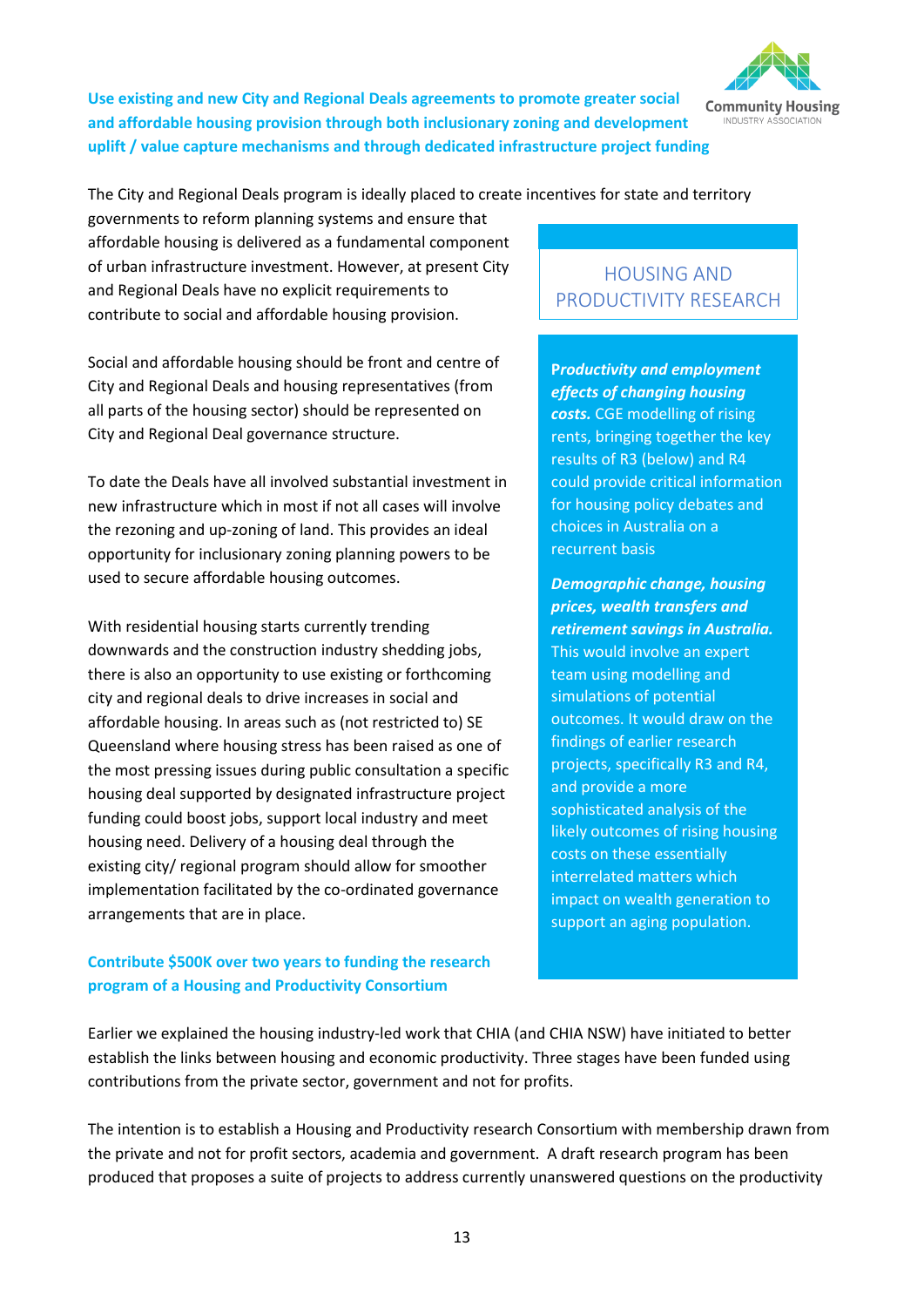

effects of sub-optimal housing system performance. The *Extending Economic Cases*  report $^{23}$  identified nine key questions that the program of research should address. The box above includes two examples.

The Consortium will raise funds for the program from multiple sources. Given the importance of the research to public policy the Commonwealth (potentially through NHFIC and / or Infrastructure Australia) should commit resources to supporting this work.

# **Foster the expansion of the community housing industry to deliver more choice for low income renters**

## **Contributing \$500K annually to an industry led National Community Housing Development Strategy to build the capacity of the community housing sector**

The AHWG in its 2017 report 'Supporting the implementation of an Affordable Housing Bond Aggregator' recommended the updating of the existing National Industry Development Framework. While supporting this recommendation CHIA believes such industry development needs to be resourced. The associated work program also needs to be industry-led if it is to meet the sector's needs and ensure that it is well placed to drive the expansion of affordable housing supply and provide real choice to low income tenants.

Over the past decade, high-performing community housing organisations have responded to opportunities (both development and management) by ensuring that they are operating under the expert oversight of skilled boards of management. In the last year NHFIC has made available capacity grants to support individual providers in applying for NHFIC loan facilities. However, while such assistance is welcome these grants are not designed to drive sector growth or improvement.

The growth of similar sectors elsewhere has been underpinned by strong collaborative action and joint initiatives. Specific examples of projects that could be delivered through a National Community Housing Development Strategy include:

- Work to assist CHPs in harnessing the potential of technology and data analysis to drive performance improvement.
- Supporting the development of National Community Housing Standards complementary to formal regulatory frameworks – to drive service excellence
- Improving the capacity of mainstream CHPs to engage with tenants with special needs, including those with disabilities, as well as in the delivery of culturally-appropriate services to tenants from culturally and linguistically diverse backgrounds, including Indigenous Australians
- Support for the 'nationalisation' of state / territory led initiatives
- Improvement in management information to support benchmarking and evaluation to drive continuous improvement strategies across the sector.

The investment required for industry development is modest in comparison to the significant asset portfolios under management across the sector and government contributions can be leveraged to secure funding from the community housing industry and other partners.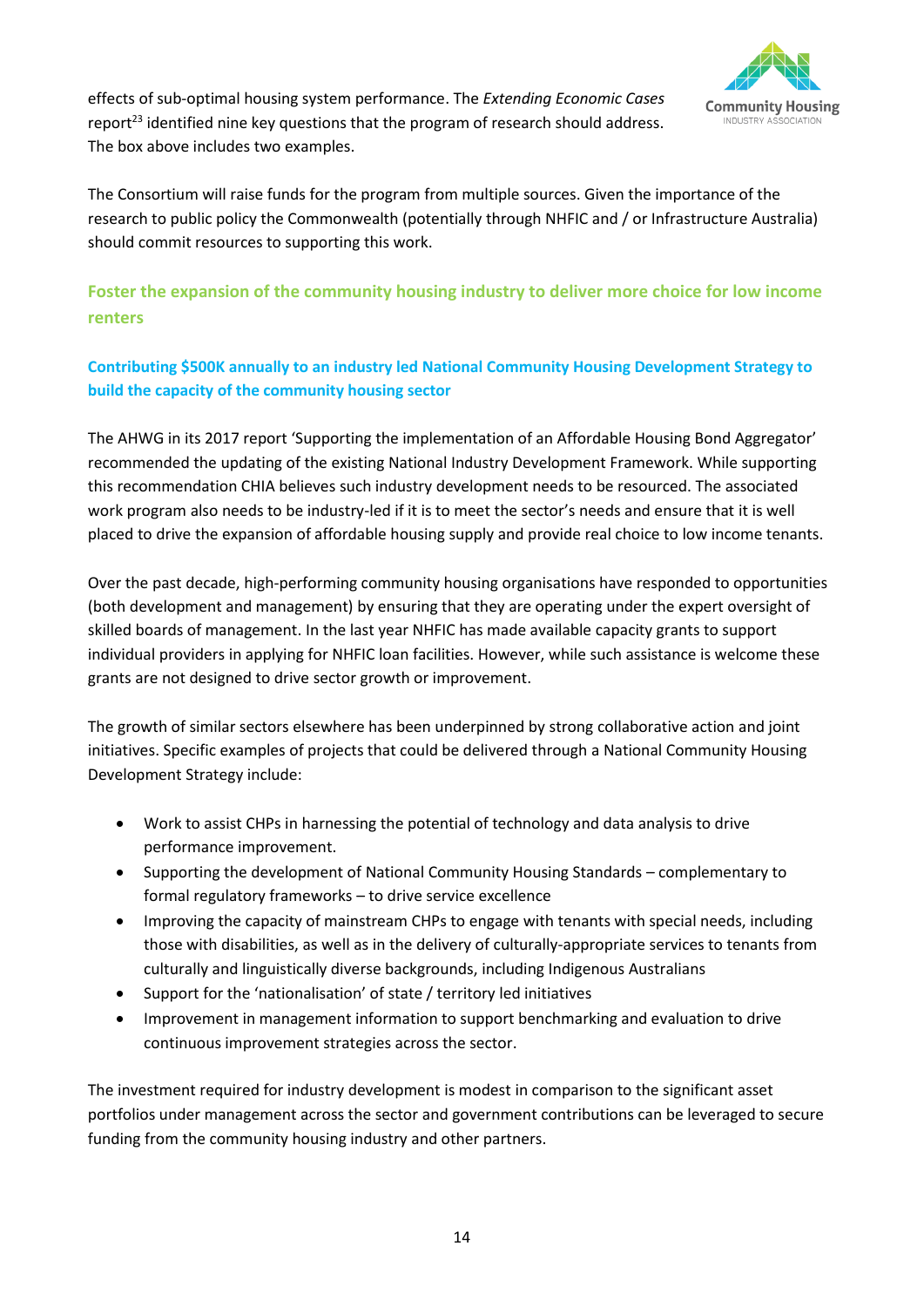

**Supporting the strengthening of the National Regulatory System for Community Housing (NRSCH) by contributing resources to establish independent and robust governance and develop specialist regulatory expertise** 

Good regulation drives industry capability and improves the confidence of investors, governments and tenants in the quality of management and security of housing assets. The AHWG acknowledged so much in its 2017 paper by recommending the need to 'develop and implement a uniform and nationally applied regulatory framework'.

While the official review of the National Regulatory System for Community Housing (NRSCH) remains uncompleted at the time of writing we understand that it is unlikely to propose a single national regulator for all social and affordable housing (an option the sector as well as the AHWG supported); rather, it will provide options to strengthen the system's governance and regulatory expertise in specialist areas. CHIA recommends that the Federal government support the introduction of these measures by reinstating its original financial support to the NRSCH, as withdrawn from 2014.

## **Using the NHHA to secure better housing outcomes - Negotiating with the state and territory governments to transfer ownership of 50 per cent of public housing stock to community housing organisations by 2030 and reinstating a rental supply program**

CHIA welcomed the introduction of the National Housing and Homelessness Agreement (NHHA) in July 2018. Through its provision of over \$4.5B annually to the States and Territories the Federal government can exercise influence over the housing outcomes achieved. For example, the Commonwealth has the power to designate at least part of its annual funding to a rental supply program. This would restore the per-1996 status quo under which Commonwealth-State Housing Agreement funds were ring-fenced for additional social housing supply. Such a restoration would effectively require that states and territory governments step up their financial contribution to social housing in their jurisdictions.

The Commonwealth Government should also use the NHHA process to negotiate with state and territory governments to transfer ownership of at least 50 per cent of public housing stock to CHPs by 2030. By enabling CHPs to leverage these assets, title transfer would act as a catalyst for growth of social and affordable housing portfolios, would address the financial unsustainability of public housing, and would deliver lasting outcomes for tenants and communities.

Title transfers to CHPs maximise public value as providers combine their rental income with other government subsidies, tax benefits and private finance to provide additional low cost housing. Independent modelling in South Australia and New South Wales has been carried out to estimate what additional housing could be leveraged from title transfer. This is estimated at between 5 and 10 per cent of the total homes transferred, depending on the policy settings, and access to competitive financing and land. <sup>24</sup> By contrast, preserving the status quo will lead to further shrinking of the social housing system with ever decreasing rental income streams and negative outcomes for tenants. Owning the transferred properties allows providers to be highly responsive to the needs of tenants and communities by undertaking active portfolio management, including establishing pathways for tenants by integrating social, affordable and shared home ownership programs. It would also maximise community renewal outcomes through long term investment in neighbourhoods.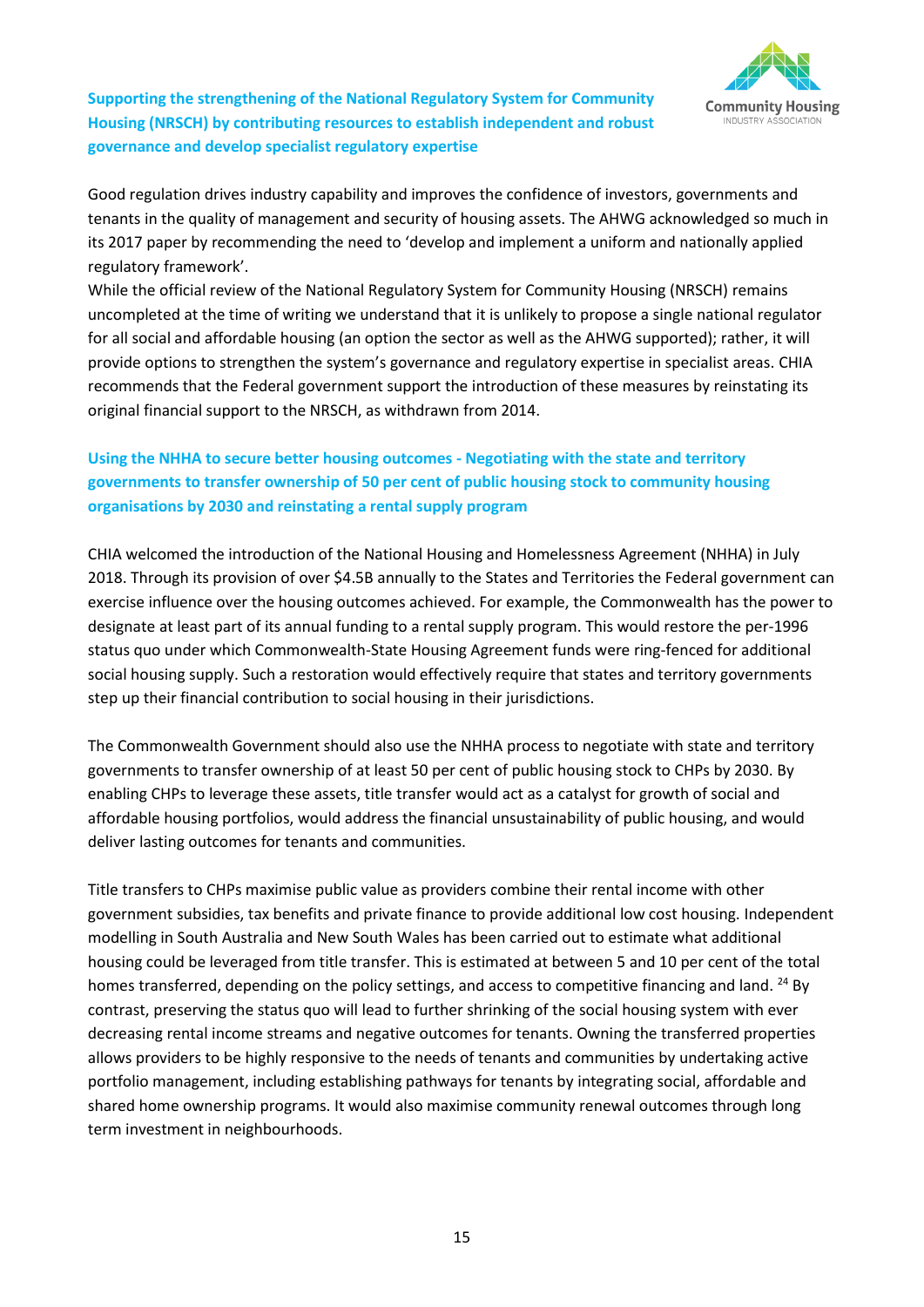

**Set up a \$20M grant program to support innovative housing first accommodation options for veterans who are homeless or at risk of becoming homeless** 

Research<sup>25</sup> completed in 2019 by AHURI for the Department of Veterans' Affairs (DVA) demonstrated that 'a much larger group of veterans than previously estimated experience homelessness. Estimates based on DVA- and Defence-funded administrative and survey data indicate that 5.3 per cent of the recently transitioned ADF population were homelessness in a 12-month period. By extrapolation, the number of contemporary veterans who experience homelessness over a 12month period is estimated to total well over 5,000.

At the same time the researchers found that well under half of those who reported experiencing homelessness had sought assistance from mainstream homeless service organisations and those who had sought help reported high rates of dissatisfaction with the services provided.

The strongest risk factors for veteran homelessness included higher levels of psychological distress during service; and relationship breakdown and unemployment following transition.

CHIA has been working with veterans' organisations and the DVA since the report's publication to identify options to address veteran homelessness. There are currently a small number of housing first type options that have been developed and show positive signs of assisting veterans to address in a stable, low cost and sympathetic environment.

By funding a small program, designed along similar lines to the DSS Safe Places Program, the opportunity exists to support additional options in key locations. CHIA is also working with DVA to explore the possibility to provide community housing staff with the resources to provide sensitive tenancy management to the veterans' community.

# **Allocate \$1M to establish a national research centre on contemporary housing for people with disability to measure outcomes, share technology and design innovations and promote best practice.**

Most of the current housing options available to people with disability are inconsistent with the aspirations of people with disability. Group homes dominate the market. This form of housing is associated with negative outcomes for residents such as isolation, exclusion and risks of and exposure to violence, abuse, neglect and exploitation.

While there should be a commitment that all housing funded through by the Commonwealth and States should meet at least Liveable Housing Design Guidelines standards CHIA believes that the Australian Government should drive innovation through allocating funding to a national research centre or hub that focuses on contemporary housing for people with disability. This centre / hub could:

- Provide support to test out design innovations and new technology
- Facilitate national and international knowledge and practice exchange
- Enable people with disability to be involved in the design process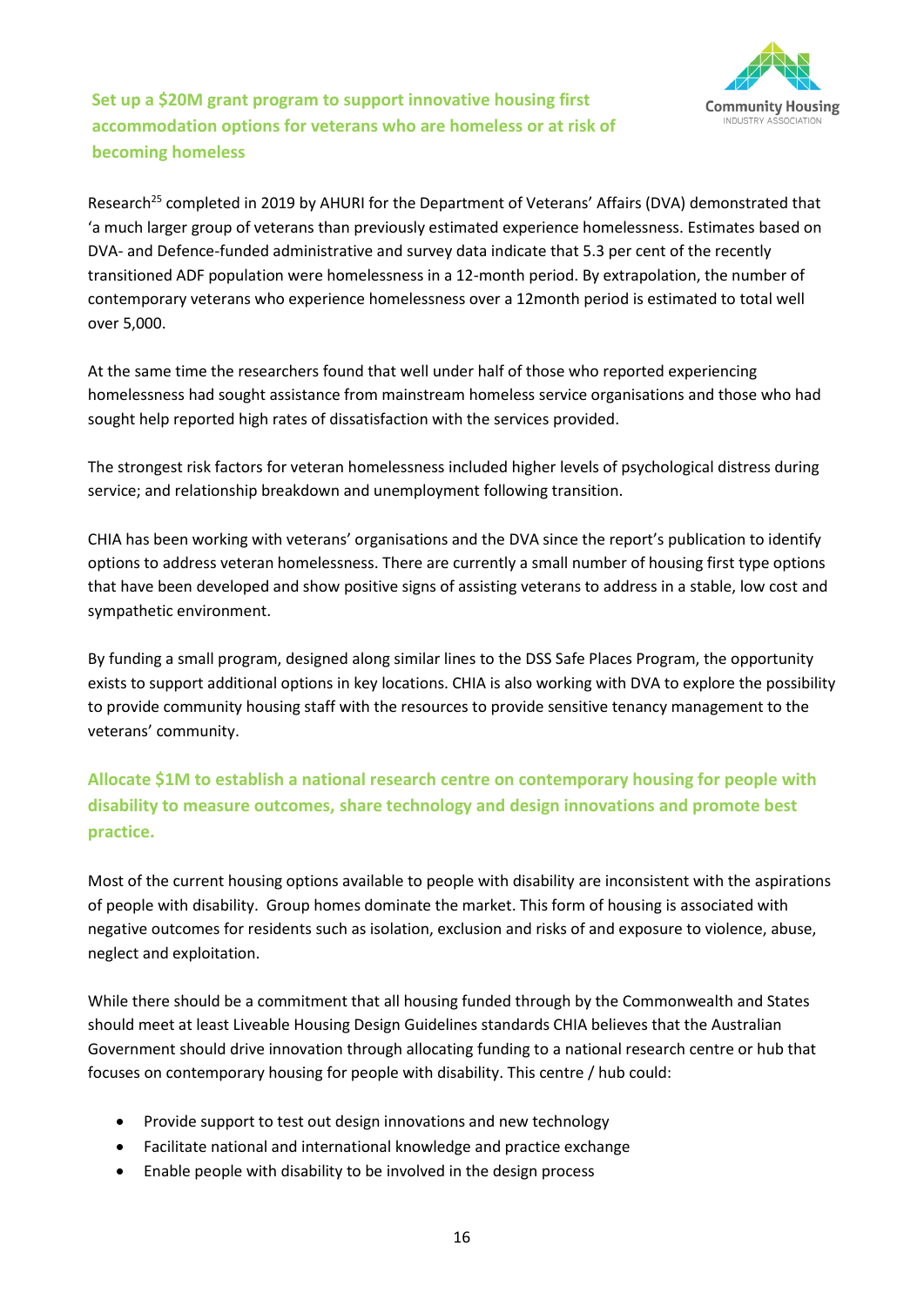- Review and evaluate new approaches
- Promote best practice



#### **References**

<sup>1</sup> <https://www.communityhousing.com.au/national-plan/>

<sup>2</sup> Australian Bureau of Statistics 2018,<https://www.abs.gov.au/ausstats/abs@.nsf/mf/2049.0>

<sup>3</sup>Productivity Commission (2019) Vulnerable Private Renters: Evidence and Options <https://www.pc.gov.au/research/completed/renters/private-renters.pdf>

<sup>4</sup> Hulse, K., Reynolds, M., Nygaard, C., Parkinson, S. and Yates, J. (2019) *The supply of affordable private rental housing in Australian cities: short-term and longer-term changes*, AHURI Final Report No. 323, Australian Housing and Urban Research Institute Limited, Melbourne, https://www.ahuri.edu.au/research/final-reports/323, doi:10.18408/ahuri-5120101.

<sup>5</sup> Troy L, van den Nouwelant R, Randolph W (2018) Filling the Gap - Estimating need and costs of social and affordable housing delivery http://communityhousing.org.au/wpcontent/uploads/2019/03/Modelling\_costs\_of\_housing\_provision\_FINAL.pdf

<sup>6</sup> [https://www.aihw.gov.au/reports/housing-assistance/housing-assistance-in-australia-2019/contents/social-housing](https://www.aihw.gov.au/reports/housing-assistance/housing-assistance-in-australia-2019/contents/social-housing-dwellings#sh1)[dwellings#sh1](https://www.aihw.gov.au/reports/housing-assistance/housing-assistance-in-australia-2019/contents/social-housing-dwellings#sh1)

<sup>7</sup> Nygaard, C (2019) Social and Affordable Housing as Infrastructure https://www.communityhousing.com.au/wpcontent/uploads/2019/11/Social-and-affordable-housing-as-social-infrastructure-FINAL.pdf?x33467

<sup>8</sup> Maclennan, D. with Randolph, B., Crommelin L., Witte, E., Klestov, P., Scealy, B. and Brown, S. (2019) Strengthening Economic Cases for Housing Policies [Internet], City Futures Research Report. Sydney: UNSW [https://cityfutures.be.unsw.edu.au/documents/515/Full\\_Report\\_Final\\_edited\\_logos.pdf](https://cityfutures.be.unsw.edu.au/documents/515/Full_Report_Final_edited_logos.pdf)

<sup>9</sup> <https://www.abs.gov.au/ausstats/abs@.nsf/0/0545FFC6A101264DCA25719F007F6F1F?Opendocument>

<sup>10</sup> [https://cdn.aigroup.com.au/Economic\\_Indicators/PCI/2019/PCI\\_Nov\\_2019\\_24220g.pdf](https://cdn.aigroup.com.au/Economic_Indicators/PCI/2019/PCI_Nov_2019_24220g.pdf)

<sup>11</sup> [https://www.infrastructureaustralia.gov.au/sites/default/files/2019-](https://www.infrastructureaustralia.gov.au/sites/default/files/2019-08/Australian%20Infrastructure%20Audit%202019%20-%206.%20Social%20Infrastructure.pdf) [08/Australian%20Infrastructure%20Audit%202019%20-%206.%20Social%20Infrastructure.pdf](https://www.infrastructureaustralia.gov.au/sites/default/files/2019-08/Australian%20Infrastructure%20Audit%202019%20-%206.%20Social%20Infrastructure.pdf)

<sup>12</sup> Wiesel, I., Habibis, D. (2015) *NDIS, housing assistance and choice and control for people with disability*, AHURI Final Report No. 258, Australian Housing and Urban Research Institute Limited, Melbourne, [https://www.ahuri.edu.au/research/final-reports/258.](https://www.ahuri.edu.au/research/final-reports/258)

<sup>13</sup> Set up at the request of Treasurers at the Council on Federal Financial Relations (CFFR) meeting in October 2015

<sup>14</sup> <https://treasury.gov.au/sites/default/files/2019-03/170921-AHWG-final-for-publication.pdf>

<sup>15</sup> (Nygaard 2019) (ibid)